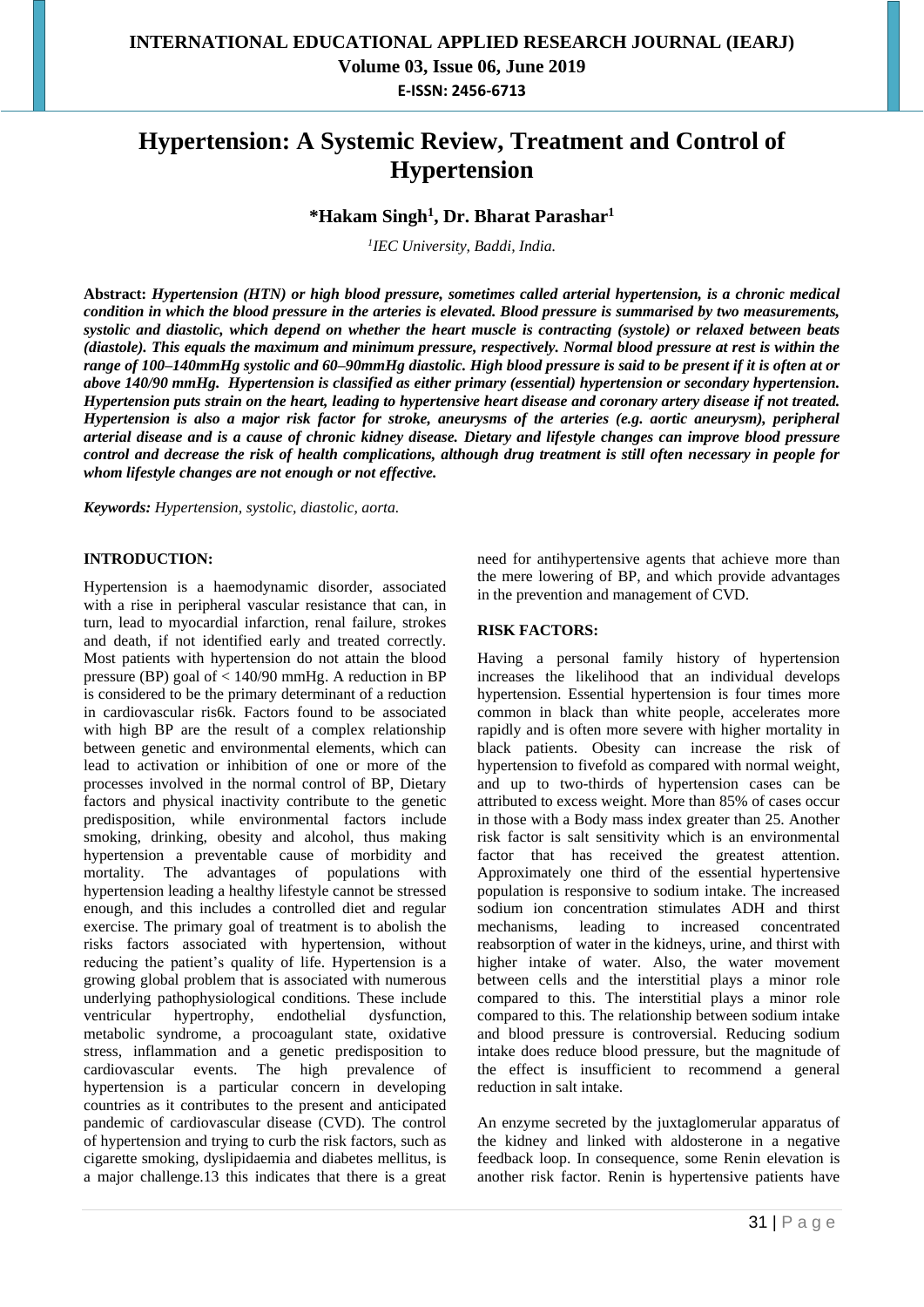# **INTERNATIONAL EDUCATIONAL APPLIED RESEARCH JOURNAL (IEARJ) Volume 03, Issue 06, June 2019 E-ISSN: 2456-6713**

been defined as having low-renin and others as having essential hypertension. High renin levels predispose to hypertension by causing sodium retention through the following mechanism: Increased renin Increased angiotensin II Increased vasoconstriction, thirst/ADH and aldosterone  $\rightarrow$  Increased sodium reabsorption in the kidneys (DCT and CD) Increased blood pressure. Hypertension can also be caused by Insulin resistance and or hyperinsulinemia. Cigarette smoking, a known risk factor for other cardiovascular disease, may also be a risk factor for the development of hypertension.

### **PREVENTION:**

It is therefore recommended that all cases of hypertension should restrict their sodium intake to approximately 6 Gms of sodium chloride salt or 2.4 Gms of sodium per day. In order to achieve that much sodium restriction, following measures should be adopted.

- a) Reduce salt for cooking by 50%.
- b) Substitute natural foods for processed foods.
- c) Avoid salty snacks such as pickles, chutneys,
- d) pappad, salted nuts.
- e) Use salt substitutes containing potassium.
- f) Avoid medications such as antacids as these are rich in salt.

The universal recommendation is to consume less than 10 Gms of NaCl per day. WHO recommends 5 Gms or less especially in populations known to have a high salt intake or a high prevalence of blood pressure. Chain smokers have a sustained increase in blood pressure. So, prevention from smoking is must here. These are widely practised for stress reduction. So far, no substantial evidence in support of benefits of yoga, meditation is available. Yet the availability of some controlled research, its overall cost effectiveness and its lack of side effects make further investigations of yoga a topmost priority. Clinically several clinical trials are in progress. Epidemiological studies have revealed a strong relation between obesity & hypertension. So maintaining the body fitness and monitoring the blood pressure is very must. Preventing the body from obesity is very necessary.

### **TREATMENT:**

Beta-blocker is one of a drug used to reduce hypertension. It works by making our heart beat more slowly and with less force, thereby reducing blood pressure. But they are found to be less effective than other treatments. Calcium channel blockers are very helpful because they keep calcium from entering the muscle cells of the heart and blood vessels. This method widens the arteries and reduces the blood pressure.

The following information is more specific to the First-line and later-line treatment should be limited to four classes of medicine:

- Thiazide-type diuretics
- Calcium-channel blockers
- ACE inhibitors
- ARBs.

Second and third-line alternatives include higher dosages or a combination

- Thiazide-type diuretics
- Calcium-channel blockers
- ACE inhibitors
- ARBs.

Numerous medications are now selected as later-line alternatives, such as

- β-receptor blockers
- Loop diuretics
- α-receptor blockers
- Direct vasodilators
- Aldosterone antagonists
- α-1 blockers and β blockers
- $\bullet$  Vasodilating β blockers
- Central  $α2$ -adrenergic receptor agonists
- Peripherally acting adrenergic antagonists.

Guideline for the management of high blood pressure in adults. Class of drug Example of drug, First-line and second-line treatment should be limited to four classes of medicines. Initiate one of these medications, either alone or in combination:

Angiotensin-converting enzyme inhibitors

- Captopril
- Enalapril
- Lisinopril
- Perindopril
- Quinapril
- Ramipril
- Trandolapril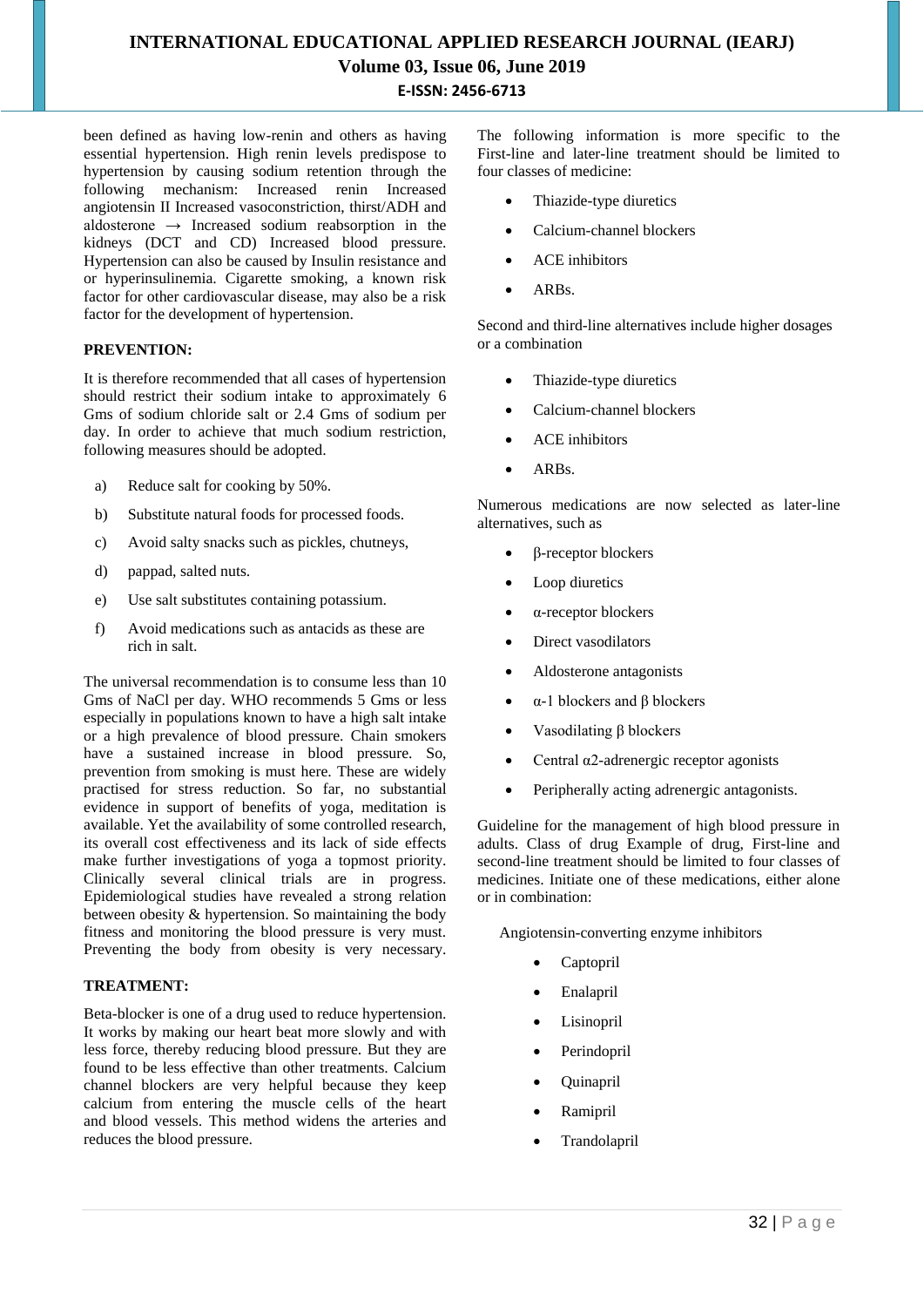## **INTERNATIONAL EDUCATIONAL APPLIED RESEARCH JOURNAL (IEARJ) Volume 03, Issue 06, June 2019 E-ISSN: 2456-6713**

### Angiotensin II-receptor blockers

- Eprosartan
- Candesartan
- Lorsartan
- Valsartan
- Irbesartan

Thiazide-type diuretics

- Hydrochlorothiazide
- Indapamide

Beta blockers

- Atenolol
- Bisoprolol
- Carvedilol
- Metoprolol
- Propranolol

Calcium-channel blockers

- Amlodipine
- Diltiazem (extended release)

α1 and β-blocking agents

Carvedilol

If the BP goal is not achieved with the first drug of a particular class, the dosage of the initial drug should be titrated to the maximum recommended dosage to achieve the BP goal. If the BP goal is not achieved with one drug from a particular class, a second drug should be added from the list above, and titrated up to the maximum recommended dose of the second drug to achieve the BP goal.

If the BP goal is not achieved with two drugs from a selected class, a third drug should be selected from the list above (different class), and it should be ensured that the combined use of angiotensin-converting enzyme inhibitors and angiotensin-receptor blockers is avoided.

The third drug should be titrated up to the maximum recommended dosage to achieve the BP goal. If all of the above medication fails, then a later-line alternative can be added from the list below.

### *Later-line alternatives*

Add one of the following medications below to the therapy regimen:

#### Loop diuretics

- Bumetanide
- Furosemide
- Torsemide

Potassium-sparing diuretics

- Amiloride
- Triamterene

Aldosterone-receptor blockers

- Eplenerone
- Spironolactone

α blockers

- Doxazosin
- Prazosin
- Terazosin

Direct vasodilators

• Hydralazine

Peripherally acting adrenergic antagonists

• Reserpine

### **LIFESTYLES MEASURES:**

Lifestyle modification should be used to prevent mild hypertension and to decrease the dose levels of drugs needed to control hypertension. Weight reduction, consuming a diet rich in fruits, vegetables, and low-fat dairy products with a reduced amount of saturated fat and total fat, intake, avoidance of excessive caffeine, and avoidance of drugs which can increase sodium reduction to not exceed 1.5 grams daily, smoking cessation, regular aerobic physical activity, avoidance of excessive alcohol blood pressure including nonsteroidal anti-inflammatory drugs, glucocorticoids, and sympathomimetics are recommended. Implementing a national salt reduction program is likely a simple and cost-effective way of improving public health.

Long-term observational follow-up was performed in 744 patients in the trial of hypertension prevention (TOHP) I (10 years after its end) and in 2,382 patients in TOHP II (5 years after its end) in which persons with prehypertension were randomized to sodium reduction or usual diet (25%-35% greater sodium intake). In these studies, sodium reduction decreased cardiovascular events by 25% (p = 0.04). At 31-month follow-up of  $1,981$ Taiwanese veterans, mean age 75 years, living in a retirement home, those randomized to a potassium enriched diet with 50% less sodium had a 41% reduction